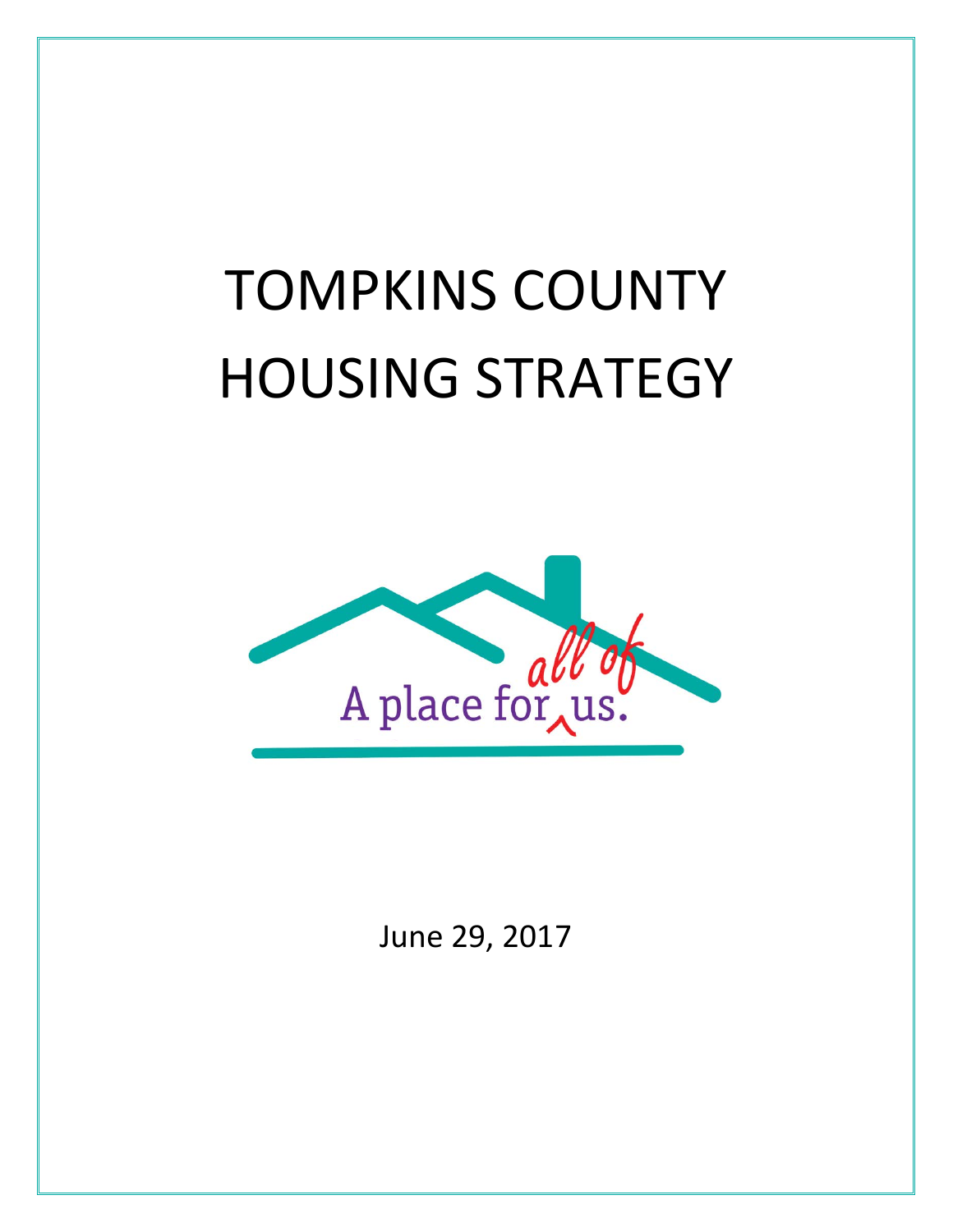## **Introduction**

 unaffordable housing costs, accept substandard housing conditions, and/or live outside the county. This Strategy aims to guide Tompkins County towards meeting its housing needs through 2025 for the health and wellbeing of each household as well as that of the vibrant community we call home. Tompkins County has long been recognized as a desirable place to live. With its steady population and business growth it is an anomaly in a region where larger urban centers have experienced significant losses in population and jobs. As a result of economic growth within the county, the existing housing stock is insufficient to meet current and future housing needs without forcing households to pay

 Housing is an essential human need shared by every person who lives, works, and/or attends school documented in the 2016 Tompkins County Housing Needs Assessment, which projected needs through supply and demand, at the prices and representing the housing types needed within the community. Although the Tompkins County government does not directly build housing, it does seek to effectively housing outcomes, and (3) monitoring and support needed to track progress and identify concerns that may arise along the way. within Tompkins County. However, our housing shortage is a persistent and growing challenge, as 2025. This shortage is projected to continue growing unless progress is made to bridge the gap between Market forces have not been able to, and are not anticipated to, effectively span this gap alone. and appropriately help to address this gap. Therefore, the Tompkins County Housing Strategy proposes (1) direction and targets for housing efforts over the next ten years, (2) approaches to achieve desired

may arise along the way.<br>The housing market is a complex continuum, which ideally has a variety of housing types and price points to meet the needs of all community members throughout their lives. These various housing choices impact each other, particularly when an inadequate supply of a particular type and/or price housing would ideally become available for other households as they move on to other units. As a result, economic circumstances. This lack of choice impacts the physical, psychological, social, and economic health and stability of households, particularly vulnerable populations and those with fewer resources. point prevents residents from moving through the continuum as their needs change and their current households are often forced to live in housing that does not meet their needs, their preferences, or their

 with a broad variety of individuals, organizations, and agencies. It was developed amidst great been critical to affordable and supportive housing development and to the provision of housing challenges that deter the private market from providing adequate housing opportunities for vulnerable populations and those in the lower half of our local income ranges, this Strategy also prioritizes efforts This Strategy particularly focuses on the gaps to meeting those housing needs that Tompkins County is best suited to impact as a government entity that works across municipal boundaries and that interacts uncertainty regarding Federal and State funding sources, policies, and programs that have historically assistance for vulnerable populations. Given this uncertainty as well as the financial and regulatory to meet the housing needs for vulnerable populations and those earning up to our local median income. [1](#page-1-0) 

**.** 

<span id="page-1-0"></span> $1$  Populations may be vulnerable for a number of reasons, including but not limited to: physical or mental illness or disabilities, homelessness, substance abuse, and experiences with discrimination that hinder access to housing. Through its Office of Human Rights, the County seeks to address discrimination based on age, religion, race, color, sex, sexual orientation, gender identity and expression, national origin, marital status, disability, military status,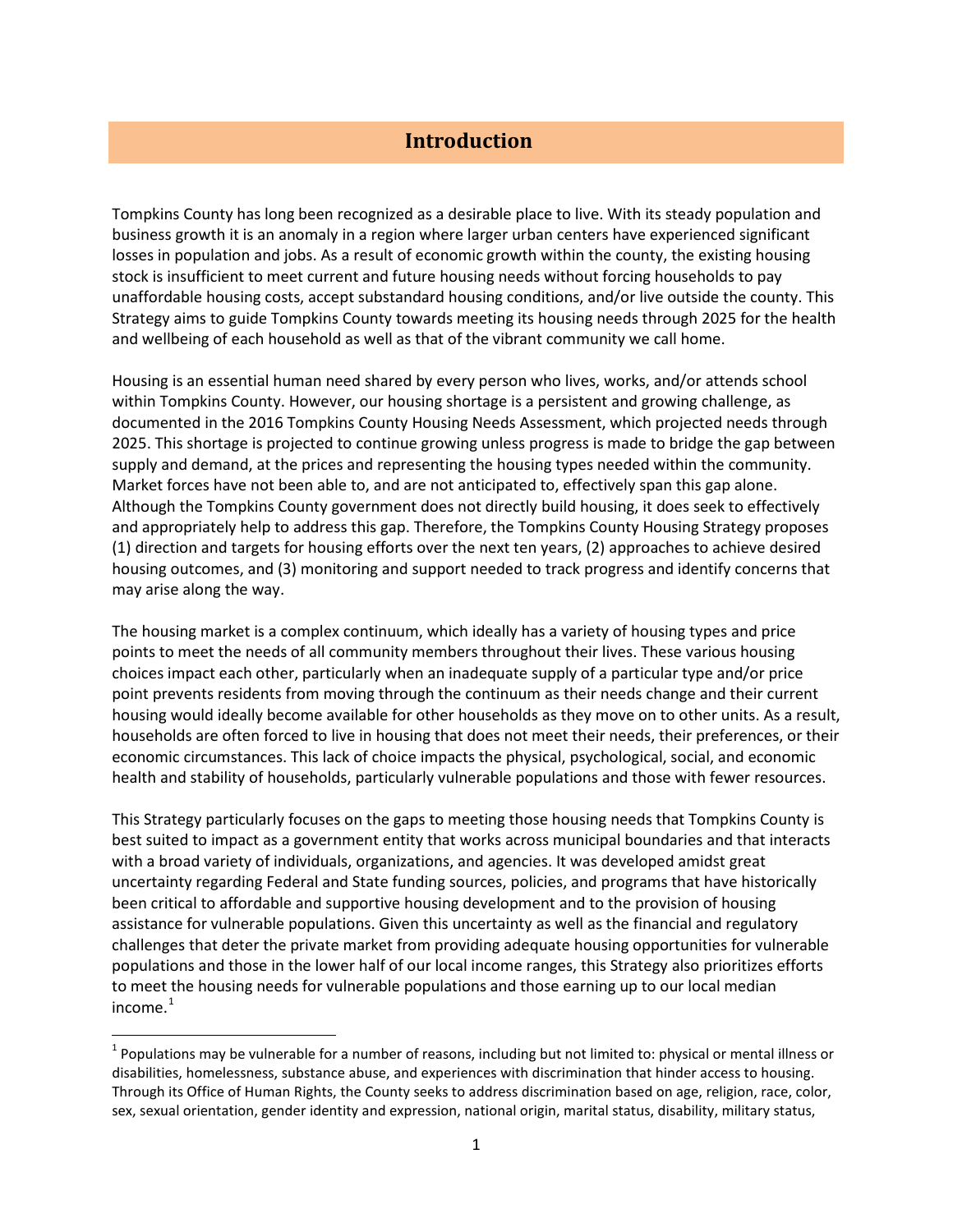#### **Background**

**.** 

 development patterns, and much more. Therefore, this Housing Strategy seeks to work in concert with the County's Comprehensive Plan (2015) and other strategies. The Comprehensive Plan's housing  principle is: *Tompkins County should be a place where housing is affordable, safe, energy efficient, and appealing*. The housing-specific policies within the Comprehensive Plan are for Tompkins County to: Although this Strategy focuses on housing, it has been developed within the context of the entire Tompkins County Comprehensive Plan and the County's other strategies.<sup>[2](#page-2-0)</sup> Housing impacts, and is in turn affected by, the economy, transportation, energy, climate change, conservation of natural areas,

- **•** Encourage a variety of housing options in development focus areas.
- Support new development of housing where total costs, including utility and transportation expenses, are affordable to households with a range of incomes.
- Promote energy efficient housing.
- • Provide housing options for an aging population.
- Maintain an adequate supply of housing for people requiring supportive services.
- • Improve the existing housing stock.

 of the first Tompkins County Housing Strategy that set a target for 4,000 new housing units between 2005-2014, 54% of which would be affordable for households earning less than 80% of Area Median Income (AMI).<sup>3</sup> Despite the 2007-2009 recession, approximately 3,200 units were built in this period. This Housing Strategy also draws upon lessons learned through previous housing efforts. Tompkins County undertook an Affordable Housing Needs Assessment in 2006, which informed the development However, less than 10% of these units met the affordability goal, and nearly all that did were assisted by the Community Housing Development Fund whose creation was called for under the first Housing Strategy.

 Following adoption of the current Comprehensive Plan in 2015, Tompkins County launched a new community members with an online survey and in developing a projection model which can be updated produced input and evaluations used to shape development of this Housing Strategy. The momentum housing efforts have led to a growing contact list of community members interested in local housing issues and opportunities to engage in housing-related conversations both for development of this Housing Needs Assessment to provide information for this new Housing Strategy. Completed in 2016, the Housing Needs Assessment differed from its predecessor in looking at various segments of the housing market – such as students, seniors, and those in need of supportive housing – and in engaging over time as new data becomes available. Tompkins County also partnered with a number of community members and organizations in 2016 to develop and host the Tompkins County Housing Summit, which included an evening event and full-day workshop. The two events drew over 200 participants each and built through the Housing Summit and challenges described in the Housing Needs Assessment helped inspire the Tompkins County Legislature to focus on housing during its 2017 annual retreat with County Department Heads to further explore the County's role in housing issues. Together, these various Strategy as well as, it is hoped, for its implementation.

 arrest record, conviction record, familial status, domestic violence victim status, and predisposing genetic characteristics.

<span id="page-2-0"></span> $2$  Appendix A provides further details regarding the County's Comprehensive Plan and strategies.

<span id="page-2-1"></span> $^3$  The 2017 HUD Area Median Income for Tompkins County was \$53,000 for a 1-person household and \$75,600 for a 4-person household. It should be noted that Area Median Income in Tompkins County is not a precise bell curve, that there are more households clustered at the lowest income range (under \$10,000) than at the highest (\$200,000 +), and that student households are included within the calculations.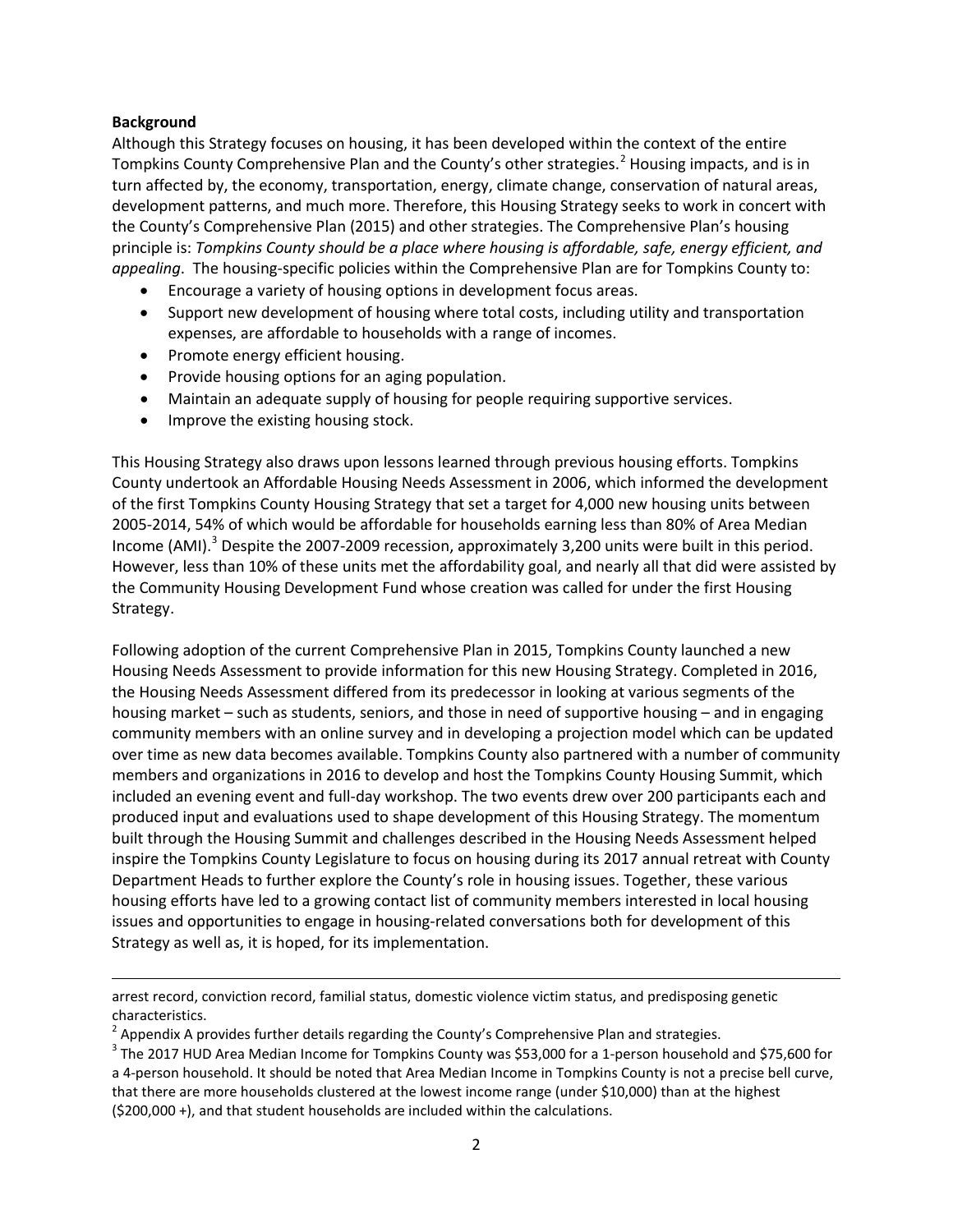

The theme of the 2016 Tompkins County Housing Summit was *A Place for All of Us: Housing by Choice or by Chance?* Through the Summit and public engagement, the County has formally and informally heard stories and concerns regarding displacement, gentrification, and the

 Choice Voucher holders and LGBTQ+ seniors and youth. An inadequate supply of new or seeking to live safely in one's current housing affect many aspects of life from physical and mental health to job stability and success in school. Tompkins County needs housing available in the quantities necessary to meet all community members' inability of some individuals to feel safe and secure in their housing, such as Housing housing, unsafe conditions in existing housing, and discrimination when searching for needs free from discrimination and substandard conditions.

## **Direction**

 In order to chart a course towards addressing housing needs in Tompkins County through 2025, targets need to be set for the both the number of new housing units needed and their distribution in terms of residents move out of existing units into newly built ones, there are opportunities both for others to move into those units and for those units to be modified and improved to better meet local needs. locations over the next ten years. Although these targets focus on new units to be built, it is critical to recognize that the markets for new and existing housing units are closely related, and that as some

#### **Targeted Housing Units**

 The 2016 Housing Needs Assessment quantified gaps in the supply of workforce housing units based on openings. However, other housing gaps also significantly impact this community yet are often less visible and are more difficult to quantify and project into the future. Those in need of supportive housing may enrollments are reported, projections often vary widely from actual enrollment increases. Therefore, population and employment, which manifests itself in daily in-commuter traffic and slow-to-fill job end up couch surfing or homeless and be virtually invisible except when engaging with supportive service providers. Retired seniors who cannot find suitable housing may leave the county with no job vacancy to signal their departure, or may remain in or move into housing poorly suited to their needs that does not attract notice until a fall or other traumatic outcome raises alarm. Although student targets for new housing units are as listed below, prioritized based on the vulnerability of affected populations, and followed by additional details for each housing type: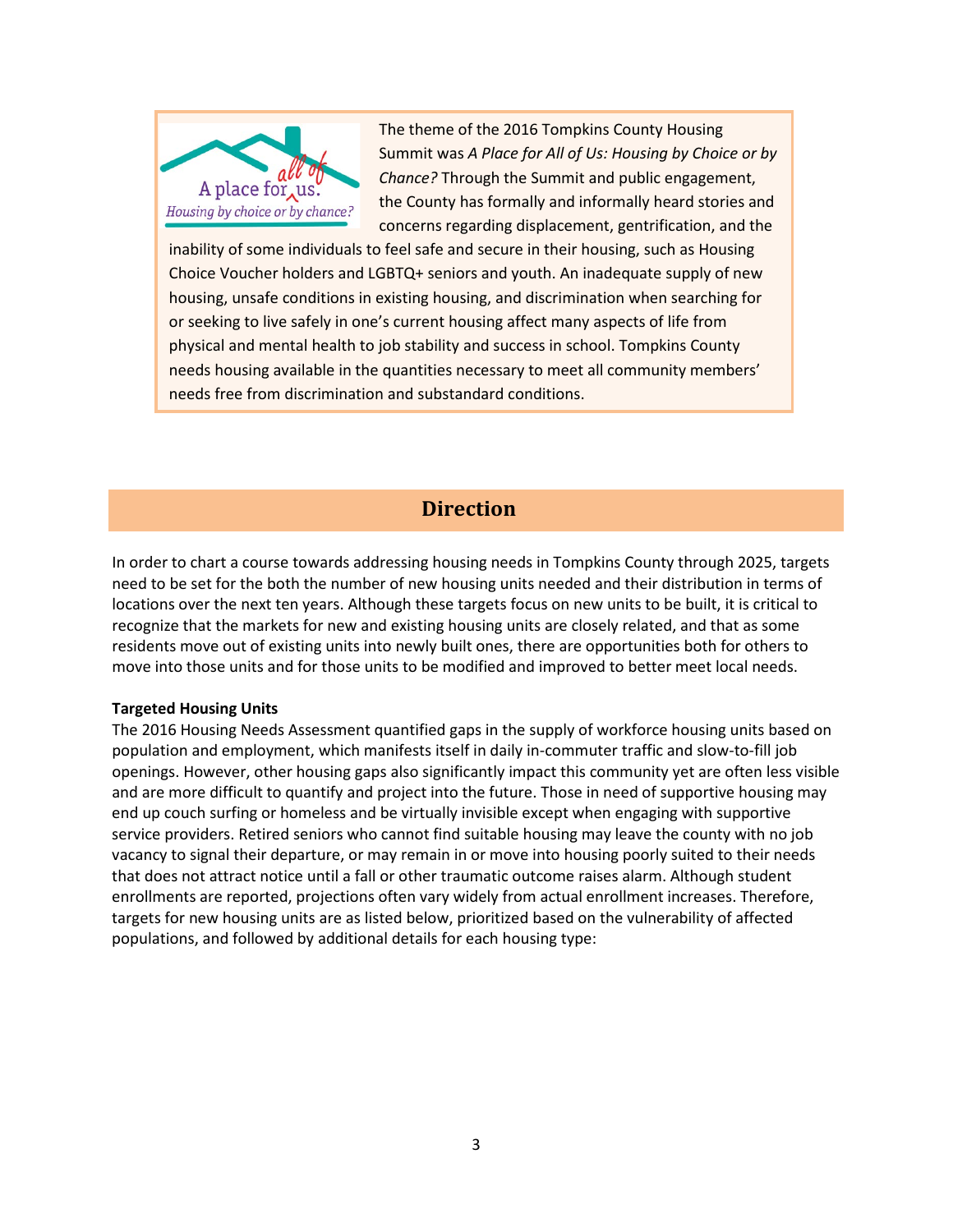| <b>HOUSING TYPE</b>                              | <b>TARGET</b>                                                                                                                                                                                                                                                                                                                                                                                                                                                                                                                                                                 |  |  |
|--------------------------------------------------|-------------------------------------------------------------------------------------------------------------------------------------------------------------------------------------------------------------------------------------------------------------------------------------------------------------------------------------------------------------------------------------------------------------------------------------------------------------------------------------------------------------------------------------------------------------------------------|--|--|
| <b>Supportive housing/</b><br>special needs beds | Base on Coordinated Assessment Team <sup>4</sup> findings regarding individuals not<br>matched with existing housing                                                                                                                                                                                                                                                                                                                                                                                                                                                          |  |  |
| <b>Senior housing</b>                            | Meet existing deficit of 100-200 subsidized senior apartments<br>$\bullet$<br>At least 1 Medicaid Assisted Living Program facility (requires certificate from<br>$\bullet$<br>NYSDOH)<br>Market-rate senior housing units with services and congregate care facilities to<br>$\bullet$<br>be determined based on future vacancies and waitlists given recent expansions                                                                                                                                                                                                       |  |  |
| <b>Workforce units</b>                           | <b>Annual targets:</b><br>Rental housing - 200 new rental units/year affordable for those earning up to<br>$\bullet$<br>100% of AMI, for a total of 2,000 new rental units through 2025<br>Ownership housing - 380 new ownership units/year, for a total of 3,800 new<br>$\bullet$<br>ownership units through 2025<br>300 single family homes/year: 90 homes/year in the \$150,000-\$199,999<br>$\circ$<br>price range, 210 homes/year at \$200,000+<br>80 condominiums/year: 35 units/year in the \$150,000-\$199,000 price<br>$\circ$<br>range, 45 units/year at \$200,000+ |  |  |
| <b>Student beds</b>                              | Meet existing deficit of 1,400-1,500 on- or off-campus, purpose-built student<br>$\bullet$<br>beds<br>Add beds to meet any increases in enrollment<br>$\bullet$                                                                                                                                                                                                                                                                                                                                                                                                               |  |  |

## **Tompkins County Housing Targets 2016 through 2025\***

*\* The Housing Needs Assessment used 2015 as its base year, with needs projected for 2016 through 2025.* 

#### *Supportive/special needs housing*

**.** 

 Supportive, also referred to as special needs, housing combines affordable housing with support services designed to help individuals and families with special needs use housing as a platform for improving their overall physical and economic health. This housing is critical to reducing homelessness and housing instability for vulnerable populations. Although senior housing with services could be considered "supportive," it is treated separately within this Strategy due to funding sources and other considerations, and typically among housing providers as well.

 This Strategy recommends that the supportive housing focus should be for individuals with incomes under 50% AMI, who are underserved by existing beds/resources. Beyond financial constraints, those requiring supportive housing may need additional supervision and/or services. The supportive services may be related to transitioning from homelessness or couch surfing, physical or developmental disabilities, mental health diagnoses, domestic abuse, independent youth, substance abuse, parenting, and more. Supportive housing development is largely dependent upon the availability of State and Federal funding sources and the ability of local organizations to secure these funding streams for local

<span id="page-4-0"></span> $4$  The Coordinated Assessment Team (CAT) consists of representatives from agencies who meet biweekly to review waitlists from the Coordinated Assessment System, which provides individuals who are homeless or at-risk of homelessness access to housing services by registering through any CAT agency. This system creates a single waitlist for all available housing resources, with individuals prioritized based on vulnerability.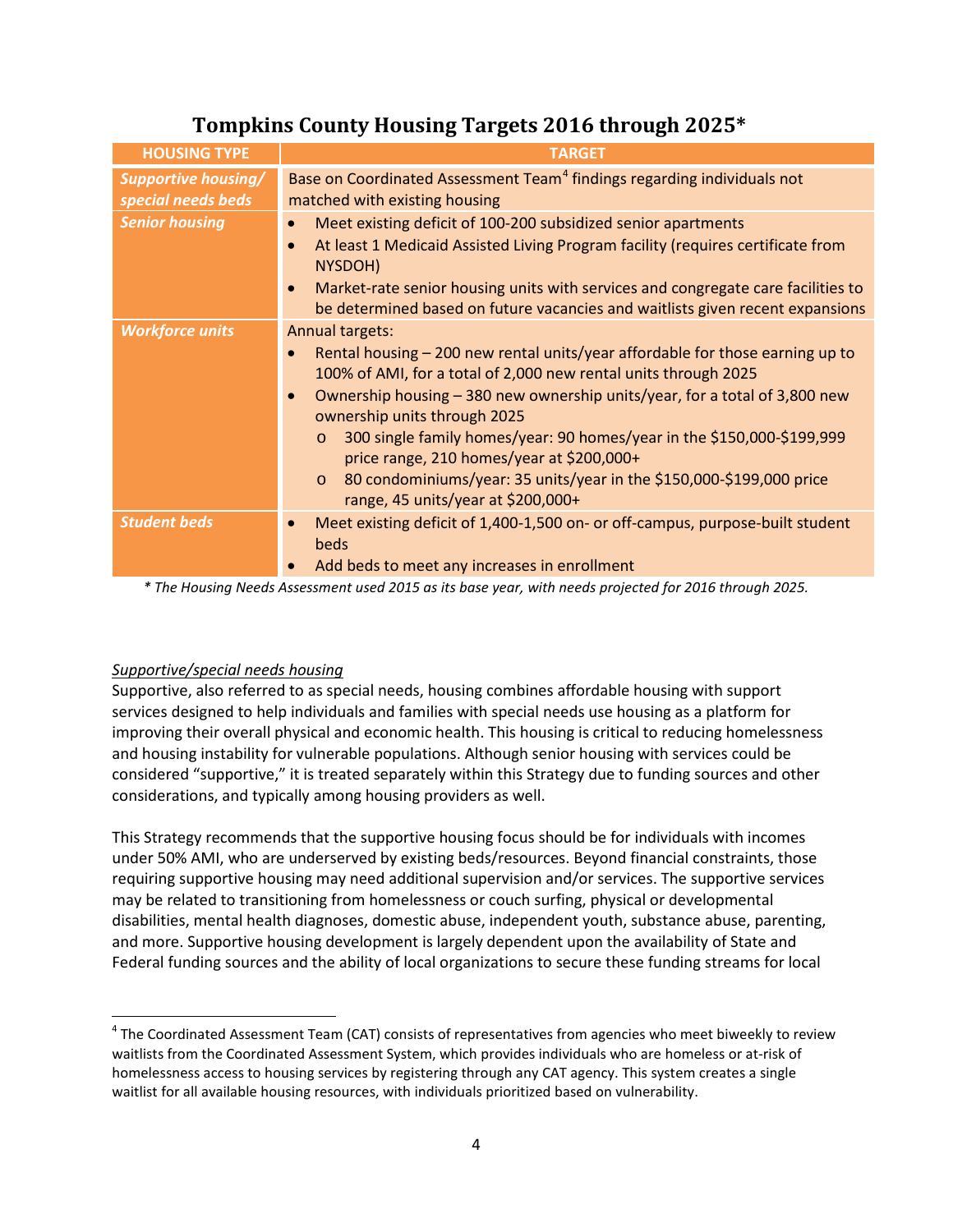Ithaca which will help to meet existing gaps in supportive housing needs, if they move forward: development. Recently, several supportive housing projects have been announced within the City of

- Amici House (TCAction) 23 units for homeless or vulnerable young individuals age 18-25 who may be parenting
- Endeavor House (Opportunities, Alternatives and Resources) 4 beds for men re-entering the community from jail or prison
- Ithaca ReUse Center Expansion (Finger Lakes ReUse/TCAction) 24 units for individuals transitioning from homelessness
- Lakeview Ithaca (Lakeview Health Services) 25 units for individuals with psychiatric difficulties, 25 additional units for low- to moderate-income households

 County Continuum of Care, a local network of public, private, and non-private agencies working System in 2016 to provide persons who are homeless or at-risk of homelessness access to housing services available to them. This system will be used to track individuals who are not quickly matched In addition to tracking whether these projects move forward to completion, the Ithaca / Tompkins collaboratively to end homelessness in Tompkins County established the Coordinated Assessment with housing in order to identify additional supportive housing needs going forward.

#### *Senior Housing*

 provision of services, there is a need for additional subsidized, affordable senior housing as well as a Tompkins County is "over-bedded" in terms of skilled nursing facilities indicate that affordable options for seniors are the greatest need. With no Medicaid Assisted Living Program facility in Tompkins County, seniors on Medicaid in need of this option are forced to either leave the county or to enter a skilled living apartments are currently six months to five years, with a need for an additional 100-200 units independently longer into their senior years as our population continues to age. Although many seniors live in typical workforce housing that is not restricted based on age or the Medicaid Assisted Living Program. Although the 2016 Housing Needs Assessment indicated a need for additional market-rate senior housing with services (assisted living, skilled nursing, memory care), recent expansions, high prices, and the New York State Department of Health's (NYSDOH) recurring finding that nursing facility that accepts Medicaid. Waitlists for seniors needing publicly-subsidized independent based on current waitlists. At the same time, incorporation of universal design elements in new construction and rehabilitation of existing units will be critical to ensure that people can live

#### *Workforce Housing*

 $\overline{\phantom{a}}$ 

 The overall target for workforce housing development over the next ten years is 580 units per year, for a Tompkins County will primarily require construction of publicly-subsidized units, with some extremely low income individuals needing even lower cost units, such as Single Room Occupancy (SRO) housing.<sup>[5](#page-5-0)</sup> Current conditions also make it extremely difficult to produce new ownership housing for under county. In such a case, the ratio between targets for rental units and ownership units would shift total of 5,800 new units through 2025. This target is further broken down into rental and ownership units. New workforce housing affordable for those earning 80% or less of Area Median Income in \$200,000. Therefore, it is critical to note that if ownership units are not produced in the quantities and price points needed within the community, households may choose to either rent or to live outside the towards more rental housing. Existing in-commuters seeking to move into Tompkins County primarily

<span id="page-5-0"></span><sup>&</sup>lt;sup>5</sup> For example, even at the proposed \$12.50 Upstate NY minimum wage, which will not be reached until 2020, a single-person household working full time would only be able to afford \$650 per month for rent and utilities.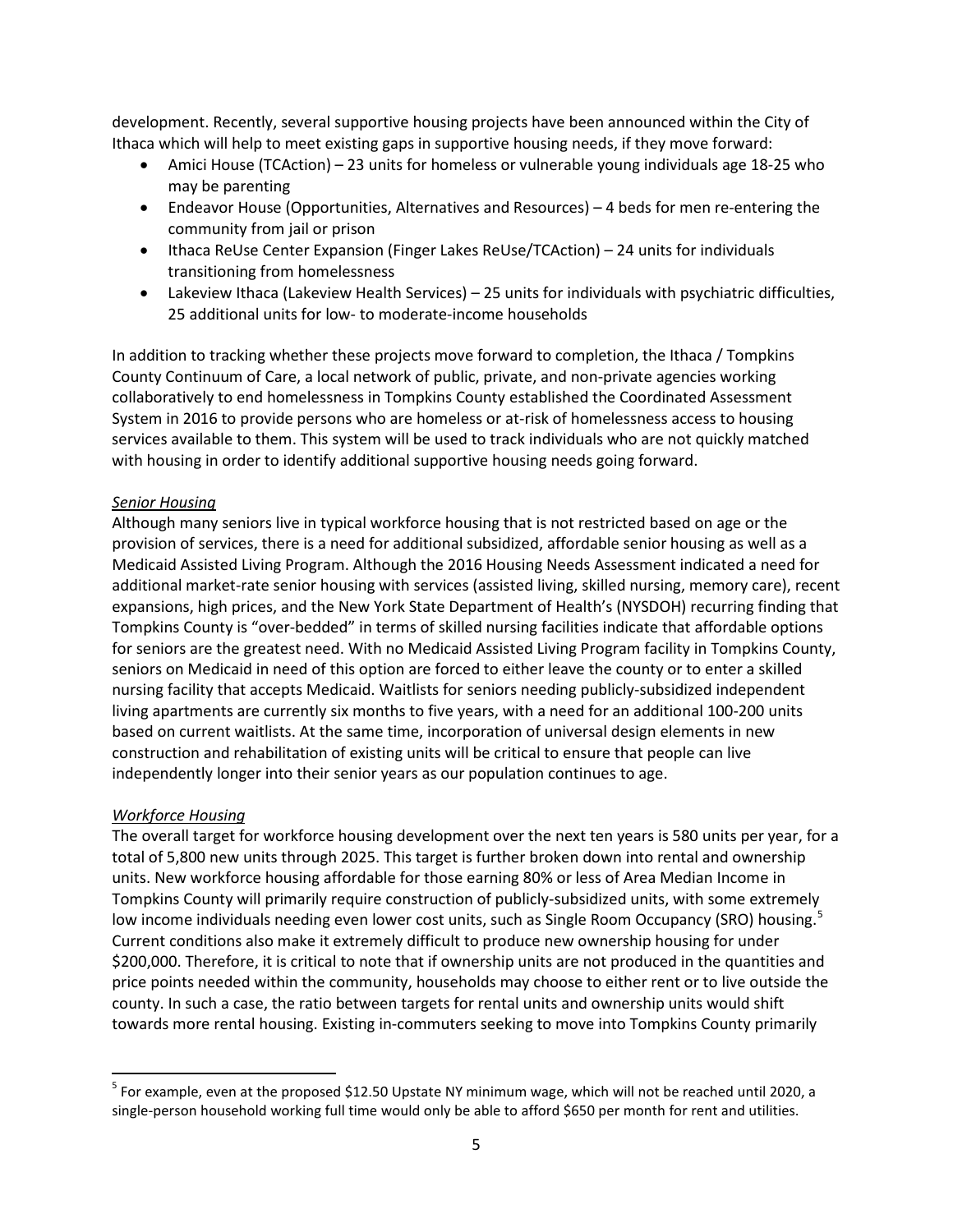own their current housing and it is unlikely they would want to move into a rental unit within the county.

- a total of 2,000 new rental units through 2025. $^6$  $^6$ • Rental housing – 200 new rental units/year affordable for those earning up to 100% of AMI, for
- 2025. This includes 150 units/year to capture approximately 10% of current in-commuters. • Ownership housing – 380 new ownership units/year, for a total of 3,800 new units through These ownership units are further divided as follows:
	- $\circ$  300 single family homes/year, for a total of 3,000 new single family homes: 90 homes/year in the \$150,000-\$199,999 price range, 210 homes/year at \$200,000+
	- $\circ$  80 condominiums/year<sup>[7](#page-6-1)</sup>: 35 units/year in the \$150,000-\$199,000 price range, 45 units/year at \$200,000+

#### *Student Housing*

 market that currently has the greatest private development interest and the highest quantities of new beds expected in coming years based on projects proposed or already approved. Cornell University has broken ground on the new Maplewood complex, which will provide a net increase of 512 undergraduate beds on its campus. There is an existing 1,400 to 1,500 deficit in on- or off-campus This Strategy is not focused on student housing production, as this is the portion of the local housing graduate/professional student beds by fall 2018. Cornell has also announced plans to add 2,000 new purpose-built student beds. Beyond meeting this deficit, additional on- or off-campus, purpose-built student beds will be needed to match any increases in student enrollment in order to prevent displacement of residents in non-student units.

#### **Targeted Unit Locations**

 $\overline{\phantom{a}}$ 

The County's Development Focus Areas Strategy describes the many benefits of nodal development, such as the efficient use of infrastructure, protection of agricultural land and open spaces, and the optimal use of public transportation. Transportation costs are typically a household's second largest budget item after housing and the transportation sector is the second largest user of energy and emitter of greenhouse gas emissions in the Tompkins County community.

 established nodes (blue), emerging nodes (green), and rural centers (orange) for a total of 16 Development Focus Areas within the County. Both supportive housing and senior housing residents are the urban center. Therefore, supportive and senior housing units should be targeted within the urban within the urban center where students do not require personal vehicles to access their campuses. The Development Focus Areas Strategy identified the urban center (pink in the adjoining map), often limited in their transportation options and particularly need access to services primarily located in center as well as established and emerging nodes, which typically have better transit options. With the exception of Tompkins Cortland Community College, student housing should be primarily targeted

<span id="page-6-1"></span><span id="page-6-0"></span> $\frac{6}{7}$  Appendix B provides a table of Tompkins County Area Median Income and affordable rents by household size.<br>
<sup>7</sup> Some condominium demand could be satisfied with non-condo options, such as townhomes with homeowner associations (HOAs) that provide exterior maintenance.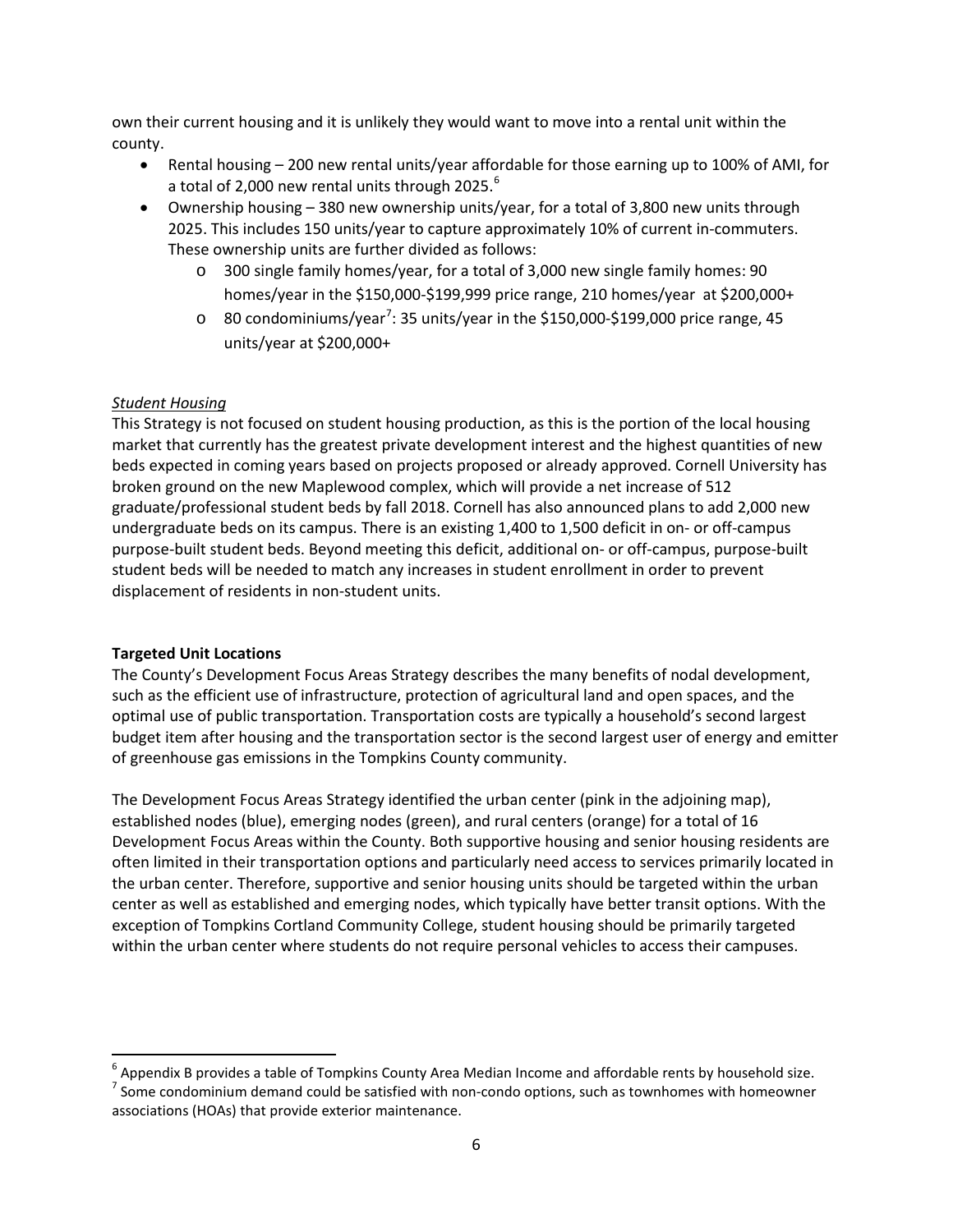variety of locations to meet the various survey conducted as part of the 2016 with a variety of transportation options, and situations in municipalities throughout the county. In order to meet workforce housing workforce and related energy, Workforce housing should be targeted in a needs and preferences of households. The Housing Needs Assessment indicated a shared interest in walkable neighborhoods a range of preferences for finding such needs within the context of our diverse transportation, conservation, and other policies and goals, the distribution of workforce housing is proposed as follows:

- • Urban center at least 350 units annually (not including student beds)
- $\bullet$  Established and emerging nodes  $-$ 50-100 units annually
- • Rural centers 30 units annually
- • Other locations, including suburban Lansing – 100-150 units annually

 Based on an initial review with municipal estimate is that more than twice these planners of existing plans and zoning codes, infrastructure, as well as vacant and underdeveloped parcels, a conservative proposed units could be accommodated in these locations. As this Strategy details in the next section, more detailed infill site analysis is proposed to expand and refine our understanding of development potentials within the Development Focus Areas.

#### **Development Focus Areas**



#### **Approach**

 This Housing Strategy proposes a three-pronged approach to meeting housing targets focusing on: new as well as projected job and population growth over the next ten years, *new housing units* are needed population, and given that most of these units are over 50 years old, many of them will need housing units, existing housing units, and collaboration. Given the existing gaps in our housing market, within the county. However, *existing housing* units will continue to house the majority of the county's improvements in order to meet residents' needs and the County's greenhouse gas emissions reduction goals. Existing housing units will also be critical to providing affordable housing. Existing units are typically less expensive to rent or purchase than newly-built housing. In a healthy housing market with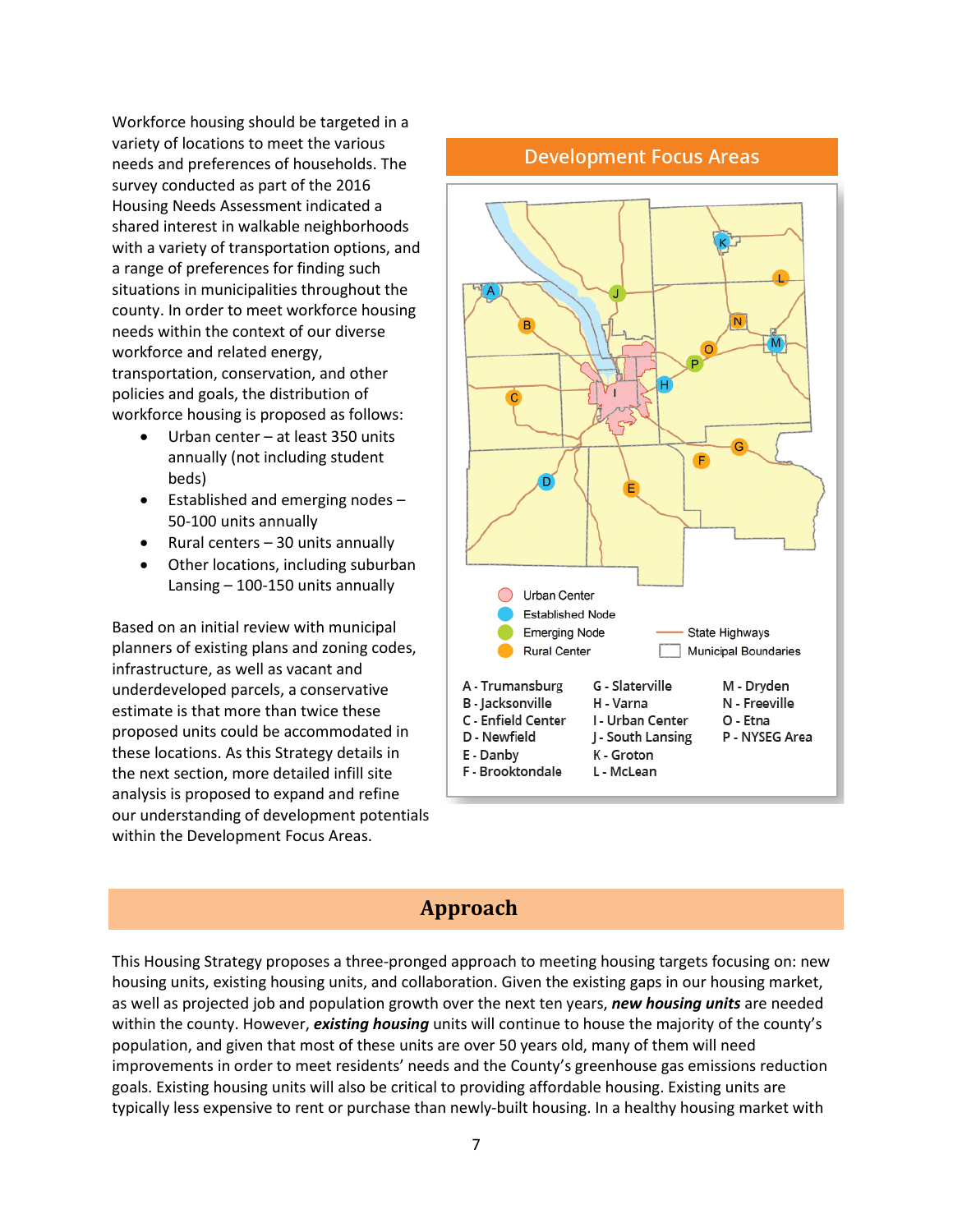adequate housing choices, they often function as starter homes, as workforce ownership opportunities those receiving Housing Choice Vouchers or other forms of assistance. *Collaboration* will be vital to for households needing to partner purchasing power with sweat equity, and as affordable rentals for inclusively build the community capacity and will to support appropriate housing development and rehabilitation.

#### **New Housing Units**

- *1. Support Targeted New Development*: Encourage the development of new housing units based on the targets for housing types, quantities, and locations described above, with an emphasis on locations within the Development Focus Areas, energy efficient construction, environmentallysensitive design, use of renewable energy sources, incorporation of universal design features, and alignment with the County's other plans and strategies. Specifically:
	- Create a comprehensive list of housing opportunity sites based on the following:
		- redevelopment within the Development Focus Areas. (Tompkins County Dept. of Planning  $\circ$  Develop an infill site analysis to identify potential sites for infill development or and Sustainability)
		- o Assemble a list of proposed projects within the Development Focus Areas that have a strong potential to meet housing needs. (Tompkins County Dept. of Planning and Sustainability)
	- Prepare housing opportunity sites for potential development by exploring the following approaches:
		- o Engage the local community in preliminary planning for sites. (Landowners, community members, municipalities, and developers, with assistance from Tompkins County Dept. of Planning and Sustainability and potentially with support of local non-profits)
		- o Solicit developers for sites through a Request for Qualifications (RFQ) process in order to better match developers with particular types of housing expertise with sites where that type of housing is encouraged within the community. (Landowners and municipalities with assistance from Tompkins County Dept. of Planning and Sustainability)
		- o Assist as needed to get sites to "shovel-ready" state to align with housing targets and related plans, for example by helping with infrastructure analysis. (Landowners and municipalities with assistance from Tompkins County Dept. of Planning and Sustainability)
	- Pursue additional resources to support affordable housing options on opportunity sites:
		- (CHDF) and consider opportunities to expand its efforts to increase the supply of o Seek additional funding and partners to support the Community Housing Development Fund permanently affordable housing. (Current CHDF members: Tompkins County, the City of Ithaca, and Cornell University)
		- Tompkins County)  $\circ$  Investigate the need and potential for additional local financial resources to encourage development, such as creation of a Local Development Corporation (LDC) focused on housing or local investment fund for housing development. (Chamber of Commerce, Tompkins County Area Development, with potential partnerships with local foundations and
- *2. Zoning and Municipal Approval Processes*: Encourage alignment of local zoning regulations with processes can increase development costs and the resulting housing prices, and can discourage desired housing types and locations, and increase the predictability and timeliness of approval processes for projects that meet these criteria. Lengthy, difficult, and unpredictable approval development altogether. Specifically:
	- Update zoning regulations to encourage housing development needed within Development Focus Areas. (Municipalities with assistance as needed from Tompkins County Dept. of Planning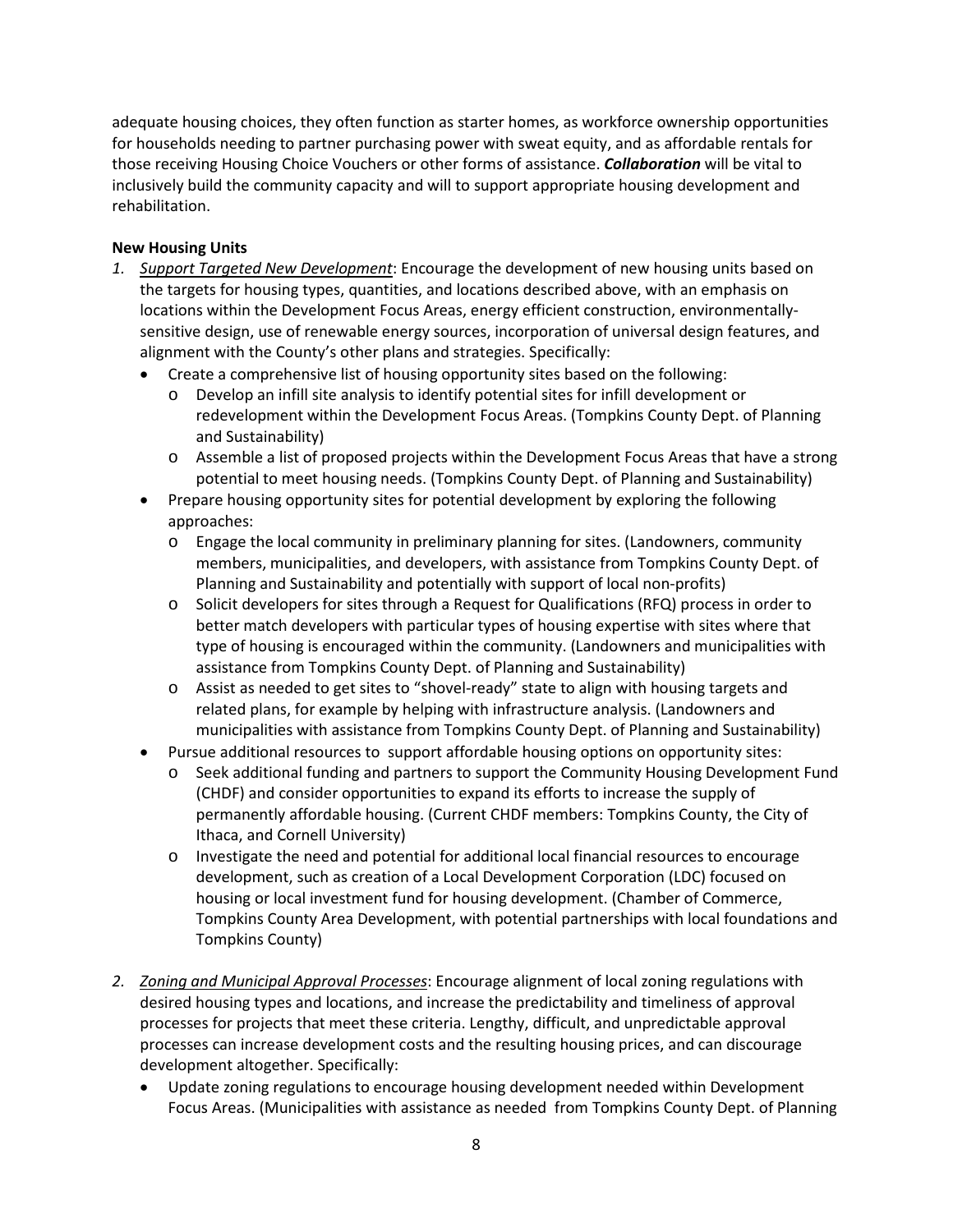and Sustainability with reference to the results from the Tompkins County Area Development's survey of developers)

- Streamline the approval process for desired housing within desired locations. (Municipalities with assistance as needed from Tompkins County Dept. of Planning and Sustainability)
- Determine if incentive or inclusionary zoning is effective and politically feasible to help meet affordable housing needs within municipalities, with careful consideration of potential impacts to the larger housing market.<sup>8</sup> (Municipalities with assistance as needed from Tompkins County Dept. of Planning and Sustainability)
- *3. Incentives for New Development*: Investigate potential incentives to encourage desired new development in appropriate locations, as determined in the Development Focus Areas Strategy, in order to increase the rate of production and meet housing targets. Specifically:
	- Study feasibility of implementing a Tompkins County Industrial Development Agency (IDA) tax abatement for rental housing projects that include affordable and/or mixed-income units. (Tompkins County Industrial Development Agency)
	- (Tompkins County Area Development with assistance as needed from Tompkins County) • Explore other possible incentives with local developers, financial institutions, and community members to determine costs and potential benefits for increased housing production.

#### **Existing Housing Units**

 $\overline{\phantom{a}}$ 

- 1. Code Enforcement: Explore options for improving the health and safety of existing housing units. Specifically:
	- Explore the potential for improving existing code enforcement and for the County's potential involvement in code enforcement. (Municipalities and Tompkins County Health Department with support from other departments as needed)
	- Investigate substandard housing issues for vulnerable populations. (Continuum of Care)
- 2. *Fair Housing*: Continue building upon existing efforts led by the Office of Human Rights to address issues of unlawful discrimination in housing based on age, religion, race, color, sex, sexual orientation, gender identity and expression, national origin, marital status, disability, military status, arrest record, conviction record, familial status, domestic violence victim status, and predisposing genetic characteristics. Specifically:
	- lawful income, housing subsidies, or housing assistance to help pay housing costs. (Tompkins County Legislature) • Consider adoption of the draft local law prohibiting source-of-income discrimination, which affects households using Housing Choice Vouchers, social security income, and other types of
	- • Provide outreach and education to homeseekers as well as landlords, realtors, and other housing providers and stakeholders, such as supportive housing organizations and nursing homes, about their rights and responsibilities with regards to Fair Housing Laws. (Tompkins County Office of Human Rights)
	- Monitor housing discrimination complaints in order to identify particular types of complaints which require more specific outreach. (Tompkins County Office of Human Rights)

<span id="page-9-0"></span><sup>&</sup>lt;sup>8</sup> Inclusionary zoning requires, while incentive zoning encourages, developers to either include affordable housing units within their projects, or to support development of affordable housing elsewhere within the community through financial set-asides. Where developer benefits do not offset profits lost on affordable units, some U.S. communities have experienced decreased housing production or increased costs for market-rate units.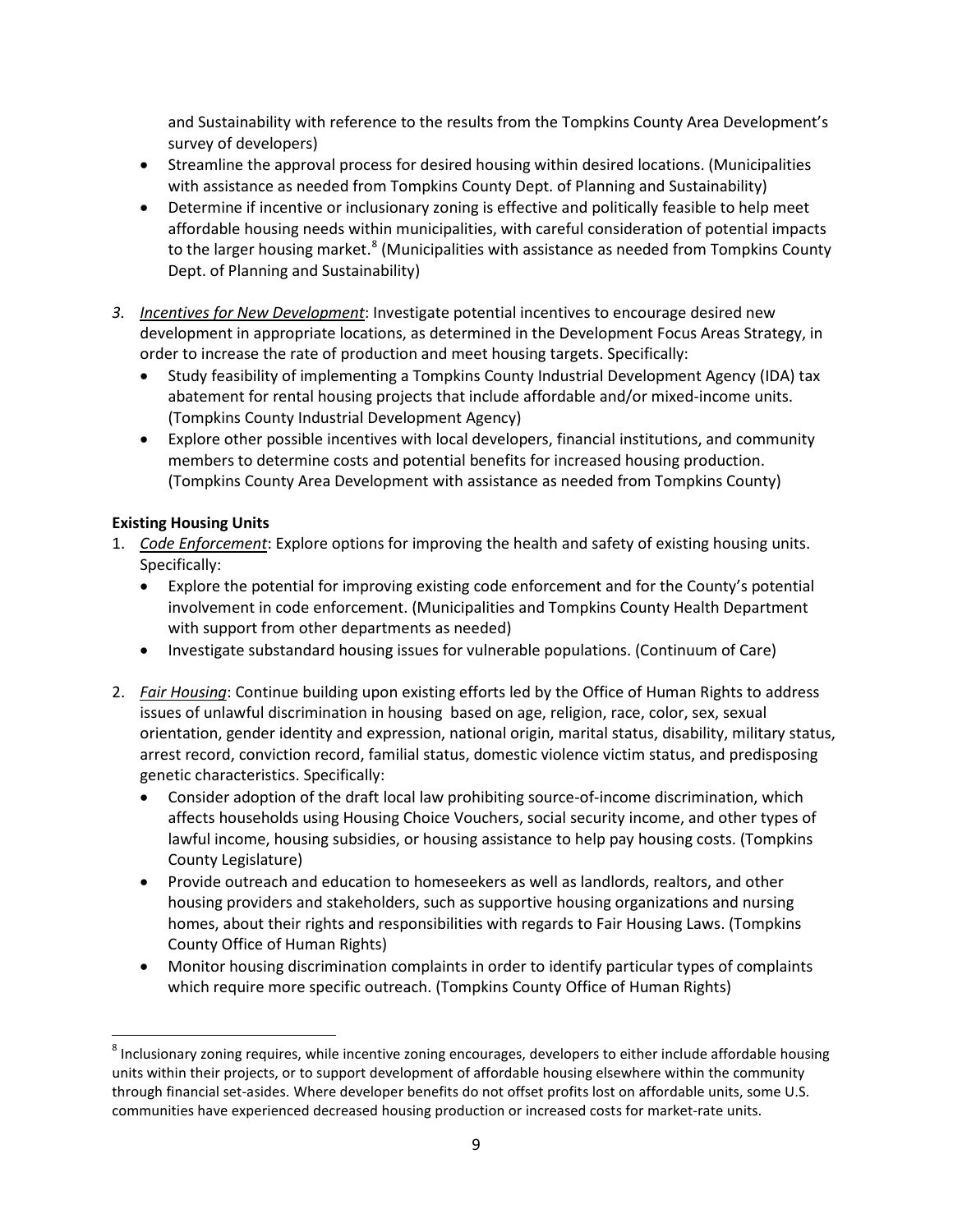- providing confidential complaint assistance for any resident or employee in the county who believes they are experiencing housing discrimination based on the protected classes described • Continue implementing the County's obligation to Affirmatively Further Fair Housing (AFFH) in order to "overcome historic patterns of segregation, achieve truly balanced and integrated living patterns, promote fair housing choice, and foster inclusive communities that are free from discrimination." (Affirmatively Furthering Fair Housing, 80 FR 42271 2015.) This includes above. (Tompkins County Office of Human Rights)
- renewable energy sources that reduce both greenhouse gas emissions and energy use as well as Services and TCAction, and Tompkins County Dept. of Planning and Sustainability) 3. *Housing Rehabilitation*: Research options for assisting in the rehabilitation of housing units, and transitioning some current student rental units to workforce rental and ownership housing. Beyond code compliance, these efforts should prioritize energy efficiency improvements and use of incorporation of universal design.<sup>[9](#page-10-0)</sup> (collaboration among municipalities, the local development and landlord community, organizations working in rehabilitation such as Ithaca Neighborhood Housing
- 4. *Short Term Rentals*: Analyze the local housing impacts of short term rentals, such as Airbnb, and options for local regulation. (Municipalities with assistance from Tompkins County Dept. of Planning and Sustainability)

#### **Collaboration**

 $\overline{\phantom{a}}$ 

- help inform the larger community and establish connections to advance housing-related initiatives beyond the scope that any one organization or individual can do alone. Interest has already been expressed within the community for groups to work on rental advocacy, LGBTQ+ housing discrimination, particularly with regards to homeless youth and seniors, broader incorporation of 1. *Housing Solutions Collaborative*: Develop an informal, inclusive group with no formal membership requirements that enables all community members interested in housing-related topics and issues to share information, ideas, concerns, and conversation. Among the potential outcomes would be to universal design in construction and rehabilitation, senior housing advocacy, re-entry housing, and more. Specifically:
	- needed to take on the role of organizer) • Convene an initial meeting for all interested attendees and develop an agenda based on input received, which would include soliciting volunteers to convene the second (and subsequent) meetings unless an organization is interested in serving as lead organizer. (Community partner
- a "one-stop shop" connecting anyone seeking housing-related information within Tompkins County 2. *Virtual Housing Office*: Create a web-based inventory of existing housing resources and programs as with resources such as how to find housing for themselves, develop housing, access available housing data, connect with housing programs, find out about fair housing and landlord/tenant rights and responsibilities, etc. (Community partner needed to create and maintain, potentially identified through the Collaborative; Tompkins County would contribute its housing-related information)

<span id="page-10-0"></span> $9$  Universal design refers to the design of products and environments to be usable by all people, to the greatest extent possible, without the need for adaptation or specialized design. Universal design features enable people to live independently in their homes as long as possible and to visit others and maintain social connections.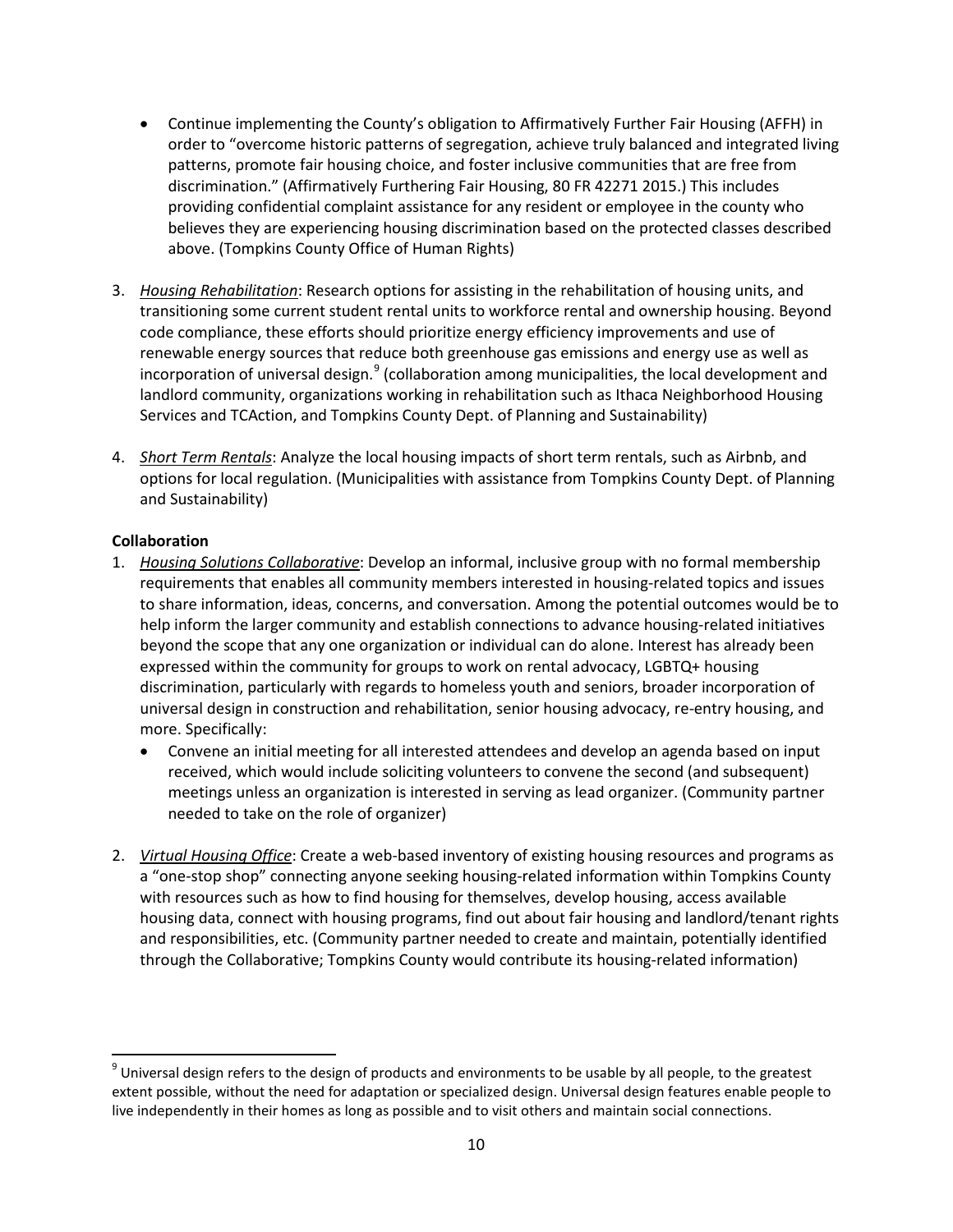- 3. *Partners' Activities*: Encourage other organizations and groups to pursue efforts to extend the reach of this Strategy well beyond the County's activities. At the time this Strategy was written, the following were some of the examples of activities happening or anticipated to move forward shortly:
	- A survey of local housing developers regarding their experiences and perception of obstacles to developing housing in the community. (Tompkins County Area Development)
	- • A meeting or event to discuss barriers to condominium development and the production of middle-income housing. (Downtown Ithaca Alliance)
	- • Investigation of options and the need for providing additional local financing options to support housing development. (Chamber of Commerce, potentially with support from Tompkins County Area Development and interested investors)
	- Advocacy for NY First Home proposal that would allow New Yorkers to deposit up to \$5,000 a year (\$10,000 a year for couples) into a first home savings account, which would be tax deductible for state income tax purposes. (Ithaca Board of Realtors)
	- A survey of landlords regarding Housing Choice Vouchers. (Continuum of Care)
	- A study of Cornell University's workforce housing needs. (Cornell University)

## **Monitoring**

 and that it will be critical to monitor changing conditions as well as progress towards meeting housing first Housing Strategy demonstrated, conditions may arise that alter projections made with the best enable updating with new data as it becomes available. Our aging population, changing student uncertainty in the coming years. As a result, funding sources may need to be re-evaluated. Monitoring the housing market where changes in one portion can affect others. Therefore, this Strategy proposes This Housing Strategy recognizes that Tompkins County is a dynamic community and housing market, needs as time progresses. As the global recession which struck shortly after adoption of the County's available data. Therefore, the 2016 Housing Needs Assessment included development of a model to enrollments, and proposed tax reforms and Federal budget cuts are among the factors that add to also provides the opportunity to spot unexpected changes, particularly given the connected nature of the following specific monitoring efforts:

- 1. Supportive housing: Track development of new units, Coordinated Assessment Team findings, and new or changing needs identified in the community. (Tompkins County Dept. of Planning and Sustainability in cooperation with the Coordinated Assessment Team)
- Medicaid beds, and market-rate beds with services. (Tompkins County Office for the Aging with 2. *Senior housing*: Track vacancies, new or changing needs identified in the community, and development of new units of senior-oriented housing, including subsidized independent living units, assistance from the Tompkins County Dept. of Planning and Sustainability)
- (Tompkins County Dept. of Planning and Sustainability, with the participation of local landlords) 3. *Rental units*: Track new rental unit development and conduct an annual rent and vacancy survey.
- (Tompkins County Dept. of Planning and Sustainability, with information from the Ithaca Board of 4. *Ownership units*: Monitor home sales/prices and track new for-sale housing development. Realtors)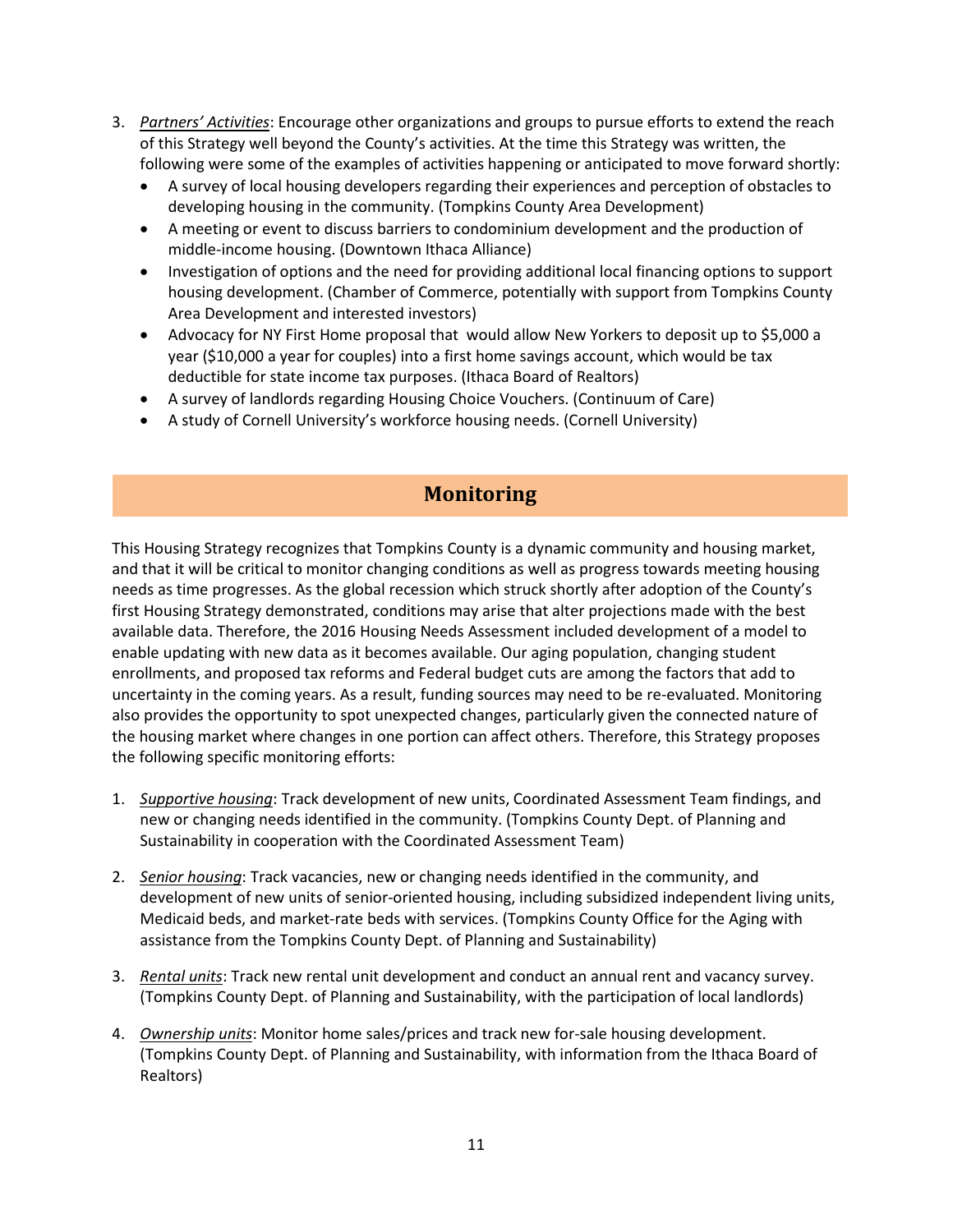- 5. *Student housing*: Track student enrollment and beds. (Tompkins County Dept. of Planning and Sustainability, based on information from institutions of higher education and municipalities)
- 6. *Housing Needs Assessment model*: Update model as new data become available. (Tompkins County Dept. of Planning and Sustainability)

### **Next Steps**

 to make substantive progress in addressing our local housing challenges. These housing challenges are important to harness this momentum by quickly proceeding to implementation of this Strategy upon its conversations have begun with many of the partners Tompkins County will need to help housing targets become reality. Ultimately the ability to implement this Strategy will depend upon the allocation of This Housing Strategy emerges not only from Tompkins County's persistent and growing housing needs, but also from the momentum recent housing studies and initiatives have created within the community complex and cannot be effectively addressed by any single action or entity. Therefore, it is critically adoption. Initial groundwork for a number of approaches described above is already being laid, and resources, including by partners throughout the community.

 assesses resources available for implementation. Tompkins County is committed to efficiently using its into tangible results that improve the ability for all of us in Tompkins County to meet our housing needs The Tompkins County Housing Strategy will guide Tompkins County government's next steps as it resources to help meet these needs so that neither discrimination nor individual vulnerabilities will prevent community members from accessing affordable, safe, energy efficient, and appealing housing. However, this Strategy is also intended to provide direction for the broader community. It will take support and effort throughout our entire community to convert the current interest in housing issues in a way that allows housing to be a source of our personal and community health, stability, and vitality.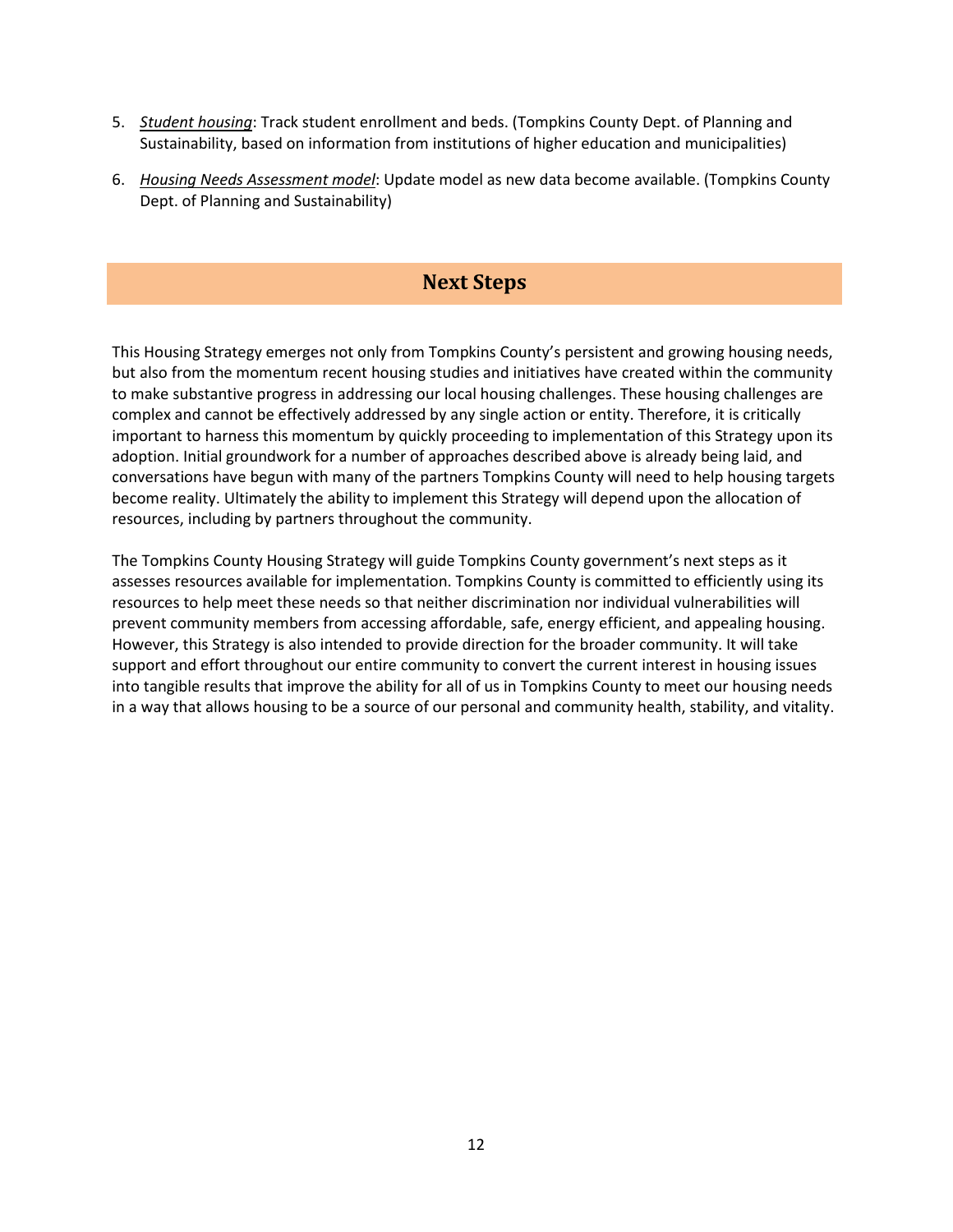## **APPENDIX A**

*This Housing Strategy is intended to supplement and to work in partnership with the County's Comprehensive Plan and other strategies. Therefore, this document's emphasis on housing should not be interpreted to reduce the County's commitment to the direction provided in its Comprehensive Plan and other strategies.* 

## **Tompkins County Comprehensive Plan (2015)**

[\(http://www.tompkinscountyny.gov/planning/comprehensive-plan\)](http://www.tompkinscountyny.gov/planning/comprehensive-plan)

The Comprehensive Plan consists of three overarching principles:

- Sustainability: Tompkins County should be a place where the needs of current and future generations are met without compromising the ecosystems upon which they depend.
- Regional Cooperation: Tompkins County should be a place where all levels of government work cooperatively to address regional issues.
- public infrastructure and facilities in the most efficient manner possible. • Fiscal Responsibility: Tompkins County should be a place where taxpayer dollars are invested in

The Comprehensive Plan also consists of principles, with accompanying policies, pertaining to:

- • The Economy
- • Housing
- • Transportation
- • Natural Resources
- • Water Resources
- • Energy and Greenhouse Gas Emissions
- • Adaptation
- • Healthy Communities
- • Development Patterns

## **Tompkins County Topic Area Strategies**

[\(http://www.tompkinscountyny.gov/planning/](http://www.tompkinscountyny.gov/planning/comprehensive-plan) )

Since 2004, the County has developed six strategies to supplement and expand upon its Comprehensive Plan:

- Housing Strategy (2007), which this Strategy updates
- Energy Strategy (2010), with an update expected by early 2019
- Tourism Strategy (2012)
- Conservation Strategy (2012)
- • Development Focus Areas Strategy (2012)
- County Government Sustainability Strategy (2014)